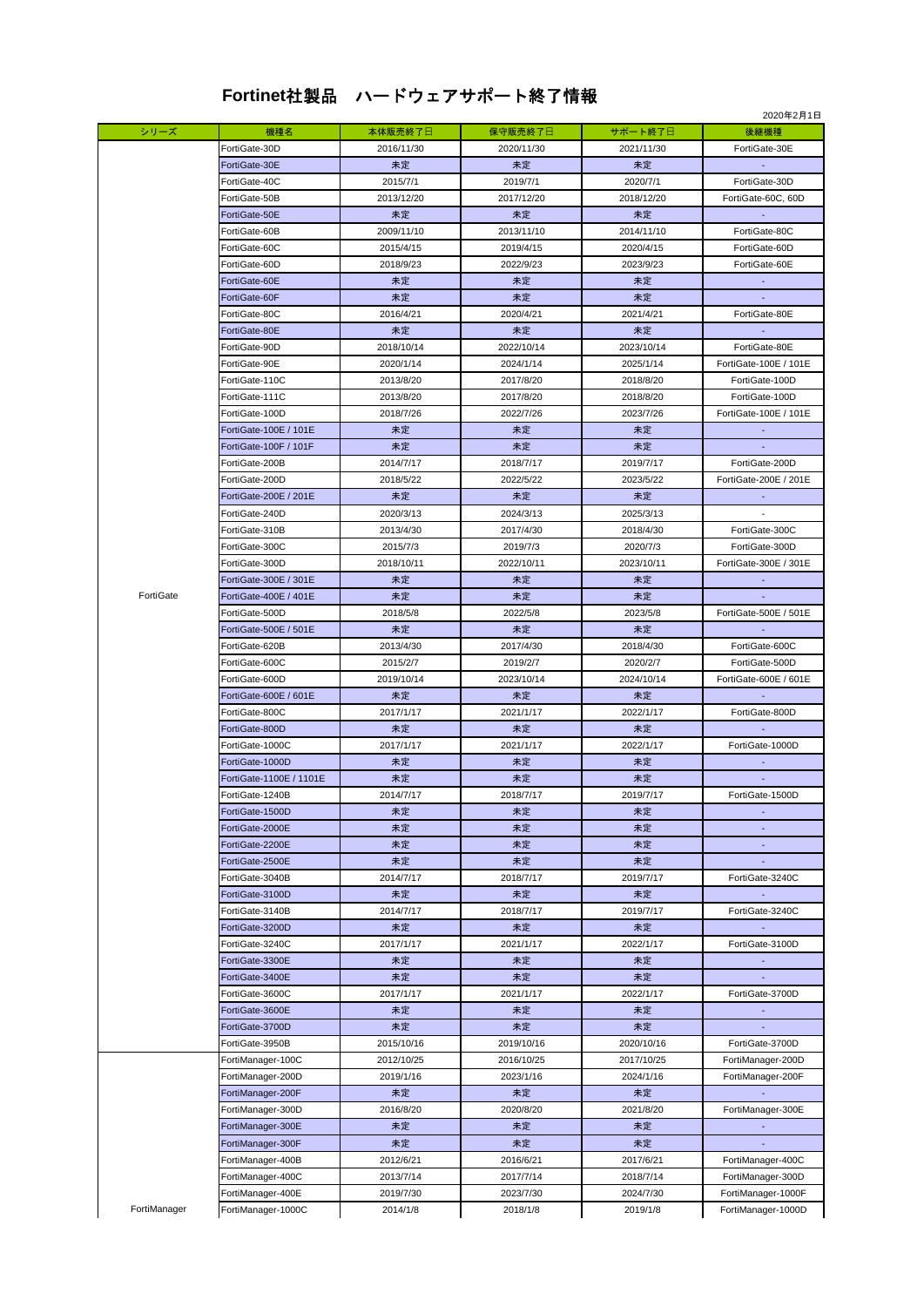|  | FortiManager-1000D | 2017/1/17 | 2021/1/17 | 2022/1/17 | FortiManager-2000E |
|--|--------------------|-----------|-----------|-----------|--------------------|
|  | FortiManager-1000F | 未定        | 未定        | 未定        |                    |
|  | FortiManager-2000E | 未定        | 未定        | 未定        |                    |
|  | FortiManager-3000C | 2013/7/13 | 2017/7/14 | 2018/7/14 | FortiManager-3000F |
|  | FortiManager-3000F | 未定        | 未定        | 未定        |                    |
|  | FortiManager-3700F | 未定        | 未定        | 未定        |                    |
|  | FortiManager-3900E | 2018/6/26 | 2022/6/26 | 2023/6/26 | FortiManager-3700F |
|  | FortiManager-4000D | 2015/3/25 | 2019/3/25 | 2020/3/25 | FortiManager-4000E |
|  | FortiManager-4000E | 2017/1/17 | 2021/1/17 | 2022/1/17 | FortiManager-3700F |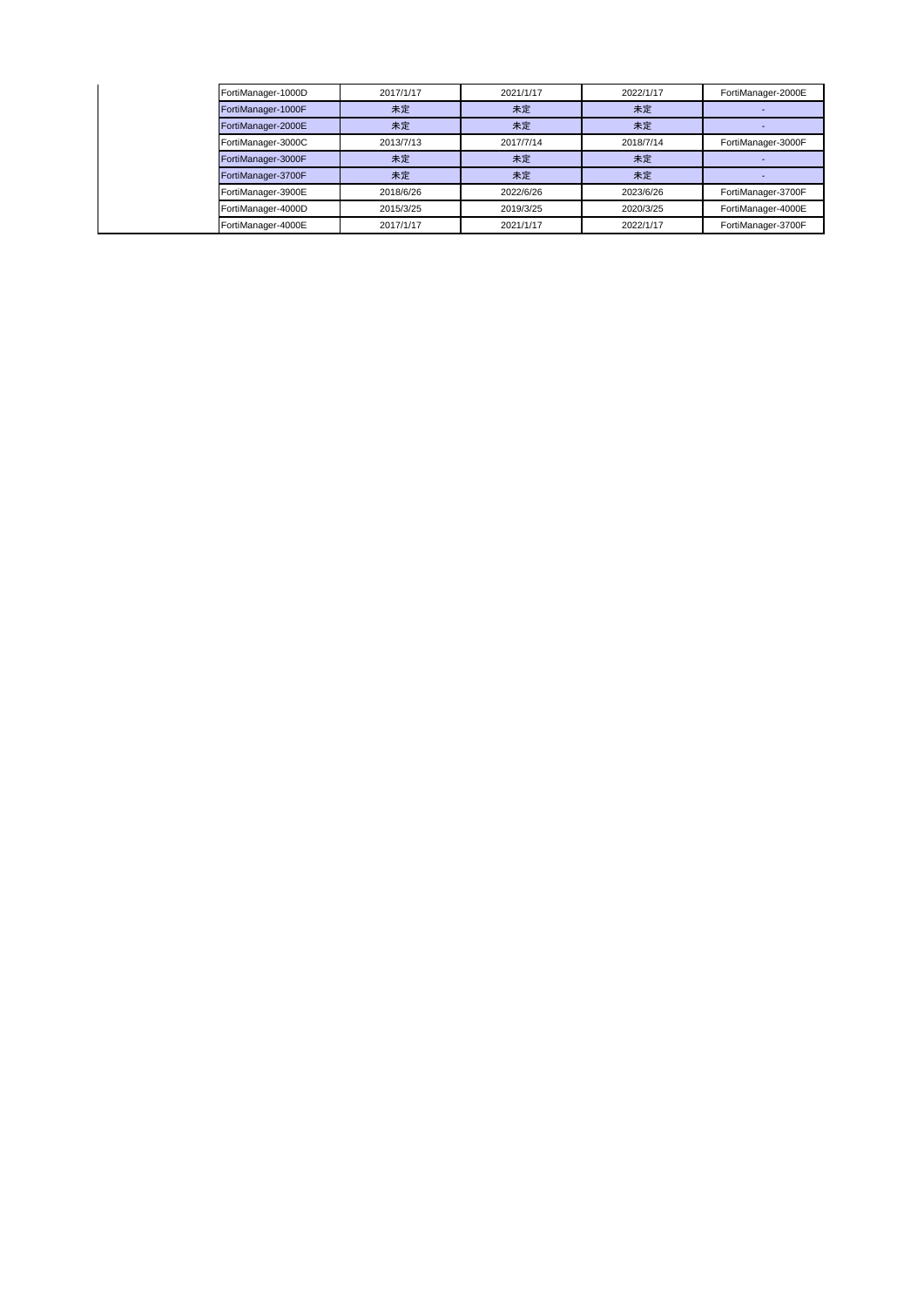| シリーズ          | 機種名                 | 本体販売終了日    | 保守販売終了日    | サポート終了日    | 後継機種                     |
|---------------|---------------------|------------|------------|------------|--------------------------|
|               | FortiAnalyzer-100B  | 2011/12/30 | 2015/12/30 | 2016/12/30 | FortiAnalyzer-100C       |
|               | FortiAnalyzer-100C  | 2012/10/25 | 2016/10/25 | 2017/10/25 | FortiAnalyzer-200D       |
|               | FortiAnalyzer-200D  | 2017/1/17  | 2021/1/17  | 2022/1/17  | FortiAnalyzer-200F       |
|               | FortiAnalyzer-200F  | 未定         | 未定         | 未定         |                          |
|               | FortiAnalyzer-300D  | 2016/8/20  | 2020/8/20  | 2021/8/20  | FortiAnalyzer-300F       |
|               | FortiAnalyzer-300F  | 未定         | 未定         | 未定         |                          |
|               | FortiAnalyzer-400B  | 2012/6/13  | 2016/6/13  | 2017/6/13  | FortiAnalyzer-400C       |
|               | FortiAnalyzer-400C  | 2013/7/14  | 2017/7/14  | 2018/7/14  | FortiAnalyzer-300D       |
|               | FortiAnalyzer-400E  | 未定         | 未定         | 未定         |                          |
|               | FortiAnalyzer-800B  | 2009/4/28  | 2013/4/28  | 2014/4/28  | FortiAnalyzer-800F       |
|               | FortiAnalyzer-800F  | 未定         | 未定         | 未定         |                          |
|               | FortiAnalyzer-1000B | 2010/11/29 | 2014/11/29 | 2015/11/29 | FortiAnalyzer-1000C      |
| FortiAnalyzer | FortiAnalyzer-1000C | 2014/1/8   | 2018/1/8   | 2019/1/8   | FortiAnalyzer-1000D      |
|               | FortiAnalyzer-1000D | 2017/1/17  | 2021/1/17  | 2022/1/17  | FortiAnalyzer-1000E      |
|               | FortiAnalyzer-1000E | 2020/3/22  | 2024/3/22  | 2025/3/22  | FortiAnalyzer-1000F      |
|               | FortiAnalyzer-1000F | 未定         | 未定         | 未定         |                          |
|               | FortiAnalyzer-2000B | 2014/7/9   | 2018/7/9   | 2019/7/9   | FortiAnalyzer-2000E      |
|               | FortiAnalyzer-2000E | 未定         | 未定         | 未定         |                          |
|               | FortiAnalyzer-3000D | 2015/3/25  | 2019/3/25  | 2020/3/25  | FortiAnalyzer-3000E      |
|               | FortiAnalyzer-3000E | 2017/1/17  | 2021/1/17  | 2022/1/17  | FortiAnalyzer-3000F      |
|               | FortiAnalyzer-3000F | 未定         | 未定         | 未定         |                          |
|               | FortiAnalyzer-3500E | 2017/1/17  | 2021/1/17  | 2022/1/17  | FortiAnalyzer-3500F      |
|               | FortiAnalyzer-3500F | 2018/11/6  | 2022/11/6  | 2023/11/6  | FortiAnalyzer-3700F      |
|               | FortiAnalyzer-3700F | 未定         | 未定         | 未定         |                          |
|               | FortiAnalyzer-3900E | 2018/6/26  | 2022/6/26  | 2023/6/26  | FortiAnalyzer-3700F      |
|               | FortiAnalyzer-4000B | 2014/7/9   | 2018/7/9   | 2019/7/9   | FortiAnalyzer-3500E      |
|               | FortiAP-221B        | 2016/5/26  | 2020/5/26  | 2021/5/26  | FortiAP-221C             |
|               | FortiAP-221C        | 2018/8/14  | 2022/8/14  | 2023/8/14  | FortiAP-221E             |
|               | FortiAP-223C        | 2018/8/14  | 2022/8/14  | 2023/8/14  | FortiAP-223E             |
|               | FortiAP-221E        | 未定         | 未定         | 未定         | $\overline{\phantom{a}}$ |
| FortiAP       | FortiAP-223E        | 未定         | 未定         | 未定         | ÷                        |
|               | FortiAP-320C        | 未定         | 未定         | 未定         | ÷                        |
|               | FortiAP-321C        | 2020/1/2   | 2024/1/2   | 2025/1/2   | FortiAP-321E             |
|               | FortiAP-421E        | 未定         | 未定         | 未定         |                          |
|               | FortiAP-423E        | 未定         | 未定         | 未定         | ÷                        |
|               | FortiWiFi-40C       | 2015/7/1   | 2019/7/1   | 2020/7/1   | FortiWiFi-50E-2R         |
|               | FortiWiFi-50E-2R    | 未定         | 未定         | 未定         |                          |
| FortiWiFi     | FortiWiFi-60C       | 2015/4/15  | 2019/4/15  | 2020/4/15  | FortiWiFi-60D            |
|               | FortiWiFi-60D       | 2018/5/8   | 2022/5/8   | 2023/5/8   | FortiWiFi-50E-2R         |
|               | FortiWiFi-90D       | 2018/10/14 | 2022/10/14 | 2023/10/14 | FortiWiFi-50E-2R         |
|               | FortiMail-100C      | 2012/10/25 | 2016/10/25 | 2017/10/25 | FortiMail-200D           |
|               | FortiMail-200D      | 2016/10/11 | 2020/10/11 | 2121/10/11 | FortiMail-200E           |
|               | FortiMail-200E      | 2019/4/30  | 2023/4/30  | 2024/4/30  | FortiMail-200F           |
|               | FortiMail-200F      | 未定         | 未定         | 未定         | $\sim$                   |
|               | FortiMail-400B      | 2012/6/13  | 2016/6/13  | 2017/6/13  | FortiMail-400C           |
|               | FortiMail-400C      | 2016/9/13  | 2020/9/13  | 2021/9/13  | FortiMail-400E           |
|               | FortiMail-400E      | 2019/4/30  | 2023/4/30  | 2024/4/30  | FortiMail-400F           |
| FortiMail     | FortiMail-400F      | 未定         | 未定         | 未定         | $\sim$                   |
|               | FortiMail-900F      | 未定         | 未定         | 未定         | $\sim$                   |
|               | FortiMail-1000D     | 2019/5/6   | 2023/5/6   | 2024/5/6   | FortiMail-900F           |
|               | FortiMail-2000B     | 2014/7/17  | 2018/7/17  | 2019/7/17  | FortiMail-3000D          |
|               | FortiMail-2000E     | 未定         | 未定         | 未定         |                          |
|               | FortiMail-3000D     | 2017/1/30  | 2021/1/30  | 2022/1/30  | FortiMail-3000E          |
|               | FortiMail-3000E     | 未定         | 未定         | 未定         |                          |
|               | FortiMail-3200E     | 未定         | 未定         | 未定         |                          |
|               | FortiADC-100E       | 2016/12/28 | 2020/12/28 | 2021/12/28 | FortiADC-100F            |
|               | FortiADC-100F       | 未定         | 未定         | 未定         |                          |
|               | FortiADC-200D       | 2017/12/31 | 2021/12/31 | 2022/12/31 | FortiADC-200F            |
|               | FortiADC-200F       | 未定         | 未定         | 未定         |                          |
|               | FortiADC-300E       | 2016/9/30  | 2020/9/30  | 2021/9/30  | FortiADC-300D            |
|               | FortiADC-300D       | 未定         | 未定         | 未定         |                          |
|               | FortiADC-300F       | 未定         | 未定         | 未定         | $\blacksquare$           |
|               | FortiADC-400E       | 2016/9/30  | 2020/9/30  | 2021/9/30  | FortiADC-400D            |
| FortiADC      | FortiADC-400D       | 2019/10/6  | 2023/10/6  | 2024/10/6  | FortiADC-400F            |
|               | FortiADC-400F       | 未定         | 未定         | 未定         |                          |
|               | FortiADC-600E       | 2016/9/30  | 2020/9/30  | 2021/9/30  | FortiADC-700D            |
|               | FortiADC-700D       | 2017/12/31 | 2021/12/31 | 2022/12/31 | FortiADC-1000F           |